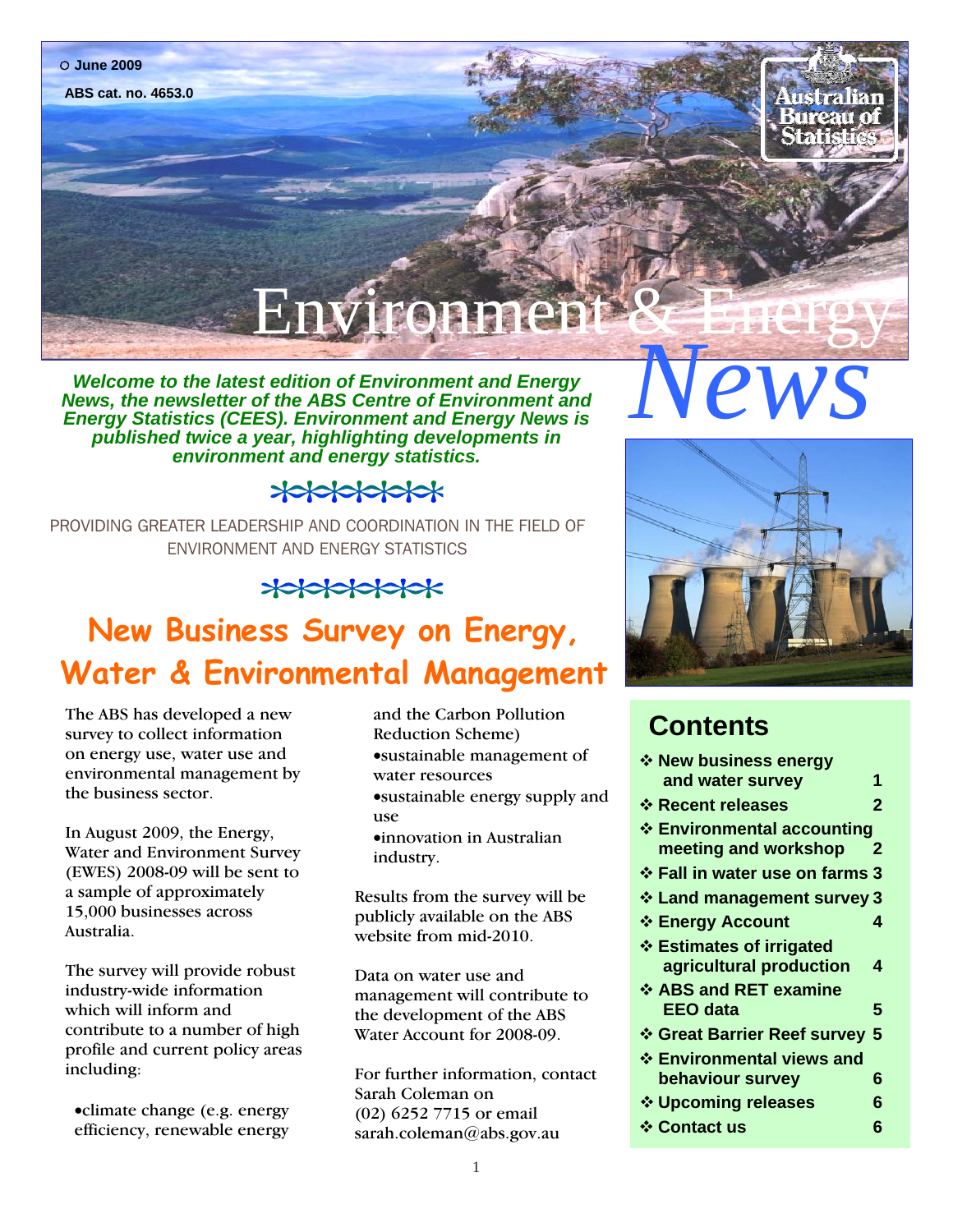## **NEWS**

#### **Recent releases**

| <b>Mar 2009</b>  | NSW State and Regional Indicators (cat. no. 1338.1)                                          |  |
|------------------|----------------------------------------------------------------------------------------------|--|
| <b>May 2009</b>  | Water Use on Australian Farms, 2007-08 (cat. no. 4618.0)                                     |  |
| <b>May 2009</b>  | Land Management and Farming in Australia, 2007-08 (cat. no. 4627.0)                          |  |
| <b>May 2009</b>  | <b>Experimental Estimates of the Gross Value of Irrigated Agricultural Production,</b>       |  |
|                  | 2000-01 to 2006-07 (cat. no. 4610.0.55.008)                                                  |  |
| <b>May 2009</b>  | Australian Industry, 2007-08 (cat. no. 8155.0) includes additional detailed data relating to |  |
|                  | the Energy Supply industry                                                                   |  |
| <b>June 2009</b> | Environmental Views and Behaviour, 2007-08 (cat. no. 4626.0.55.001)                          |  |

#### **London Group meeting and environmental accounting workshop**

Experts from national statistical agencies and international organisations met in Canberra in April to discuss the complex area of environmental economics.

The 'London Group' has been working on a request by the United Nation's Committee of Experts on Environmental-Economic Accounting (UNCEEA) to solve a number of issues required to elevate the System of Environmental Economic Accounting (SEEA) from a handbook of best practice into an international statistical standard.

ABS hosted the meeting in Canberra which made significant progress towards resolution of many of the complex issues involved in this process. SEEA is due for release as an internationally recognised statistical standard in 2012.

The ABS also hosted a workshop following the London Group meeting that aimed to inform policy makers of international experiences in the use of environmental accounts.

Presentations included: *Accounting for emissions and emissions trading schemes*, by Thomas Olsen (Statistics Demark); *Environmental information systems*, by Viveka Palme (Statistics Sweden); and *Integrating environmental and national accounts*, by Mark de Haan (Statistics Netherlands).

Gary Stoneham and Mark Eigenraam from Victoria's Department of Sustainability and Environment presented a session on: *Creating environmental accounts for diffuse-source environmental problems*, which reported on the creation of, and outcomes from, pilot auctions for land-holders to supply environmental goods and services in Victoria's Corangamite catchment. Gary and Mark, with some assistance from the ABS, have developed a set of environmental accounts that link modifications in land use and cover with a range of consequences arising from these modifications, including changes to run-off, carbon sequestration and habitat quality.

For more information, please contact Peter Comisari on (02) 6252 5381 or email: peter.comisari@abs.gov.au

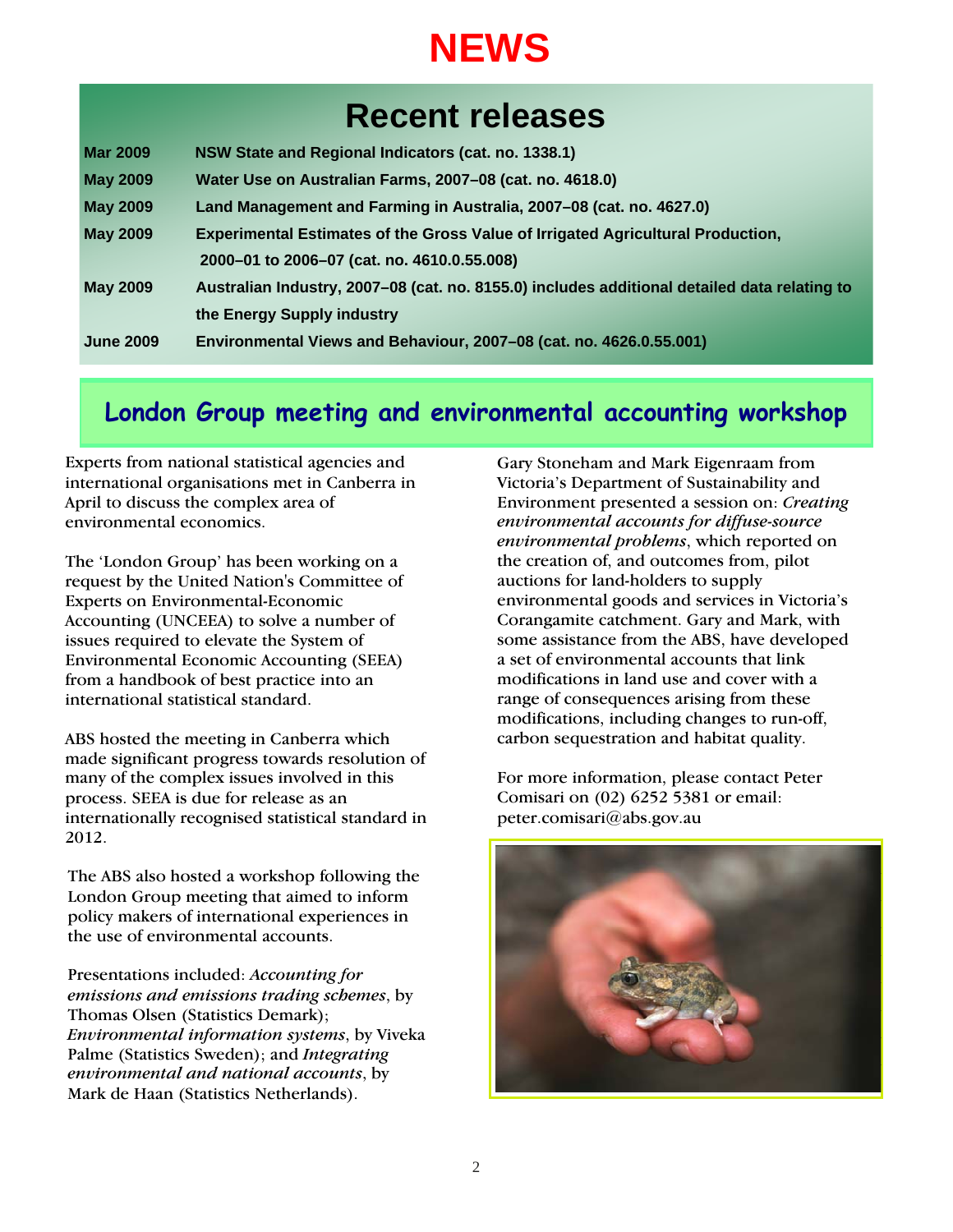# **NEW RELEASES**

## **Irrigation water use down**

Australia's irrigation water use fell by 18% in 2007–08 from the previous year to 6,285 gigalitres (GL), according to an ABS report.

All states/territories reduced irrigation water consumption, except Queensland.

The major use of water nationally was pasture, cereal and other crops for grazing which accounted for 26% (1,641 GL) of the nation's irrigation water. As in 2006–07, rice growers reported a substantial decrease in irrigation water use (down 89%) in 2007–08, as did cotton growers (down 64%).

The publication *Water Use on Australian Farms 2007*–*08*, released on 26 May 2009, includes information from the Bureau of Meteorology outlining climatic conditions over the period July 2007 to June 2008 to assist in interpreting these data, as climatic conditions affect both the need to irrigate and availability of water for irrigation.

For further information, see *Water Use on Australian Farms 2007*–*08* (cat. no. 4618.0) or contact Adrian Bugg on (03) 6222 5850 or email Adrian.Bugg@abs.gov.au





## **Land Management and Farming in Australia 2007–08**

An ABS report has found that nearly two-thirds of all farms used fertiliser. Urea and ammonium phosphate were the most widely-used (by area).

The ABS released estimates of land management activities on Australian farms for 2007–08 on 29 May 2009. Data were presented at the national, state and regional (Natural Resource Management region) levels.

*Land Management and Farming in Australia* (cat. no. 4627.0) found that of those farm businesses grazing stock on pastures or crops, just over two-thirds (69%) monitored the amount of ground cover in paddocks and more than half of these had established targets for minimum ground cover levels.

Of all agricultural businesses preparing land for crops and pastures, around half employed 'zerotill'. Zero tillage accounted for 17.5 million hectares, nearly two-thirds of all land prepared for crops and pastures. Western Australia had the highest proportion of area prepared with no cultivation (almost 80% of all prepared land).

For further information, contact Adrian Bugg on (03) 6222 5850 or email [Adrian.Bugg@abs.gov.au](mailto:Adrian.Bugg@abs.gov.au)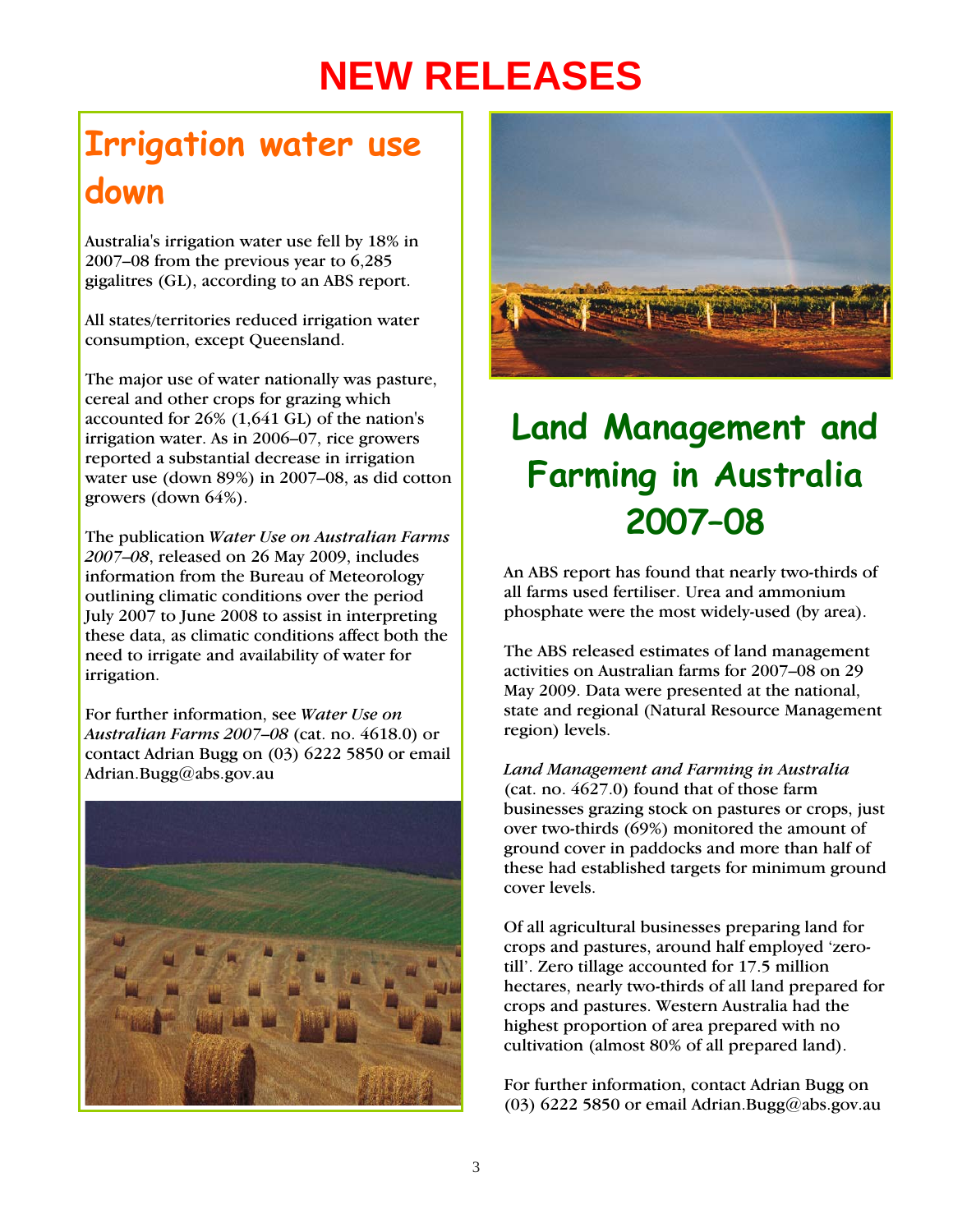## **NEWS**

#### **Energy Account, 2006–07 (cat. no. 4604.0)**

Australia is one of the world's leading producers of energy resources. As well as supplying power on which industry and households depend, the supply of energy provides employment, investment and export opportunities, all of which contribute substantially to the welfare and standard of living of Australians.

The ABS will shortly release the Energy Account 2006–07, that will present a range of outputs including estimates of Australian supply and use of energy products over the period 2001–02 to 2006–07.

This issue will contain experimental monetary estimates of use of various energy products for 2004-05, alongside corresponding estimates of physical use. It will also feature a time series of energy intensity measures related to Australian industry and guide to interpret these measures.

For further information, contact Andrew Cadogan-Cowper on (02) 6252 7472 or email Andrew.Cadogan@abs.gov.au

## **Experimental estimates on the value of irrigated agricultural production**



The ABS has released experimental estimates that show the economic value of irrigated agriculture.

The estimates apply to the period 2000–01 to 2006–07 for regions including Australia, all the states and territories, and the Murray-Darling Basin (MDB).

Some of the findings included:

- in 2006–07, irrigated agricultural land comprised less than 0.5% of Australia's agricultural land
- the gross value of production from irrigated land was \$12,319 million, which represented about one-third (34%) of the total gross value of agricultural production
- fruit and nuts contributed the highest value to total irrigated production of \$2,913 million, followed by vegetables

(\$2,526 million) and dairy production (\$1,697 million).

• These three commodities accounted for more than half (58%) of total GVIAP in 2006-07.

In 2006–07 the MDB had irrigated production to the value of \$4,936 million, or 40% of Australia's total value of irrigated production. In contrast, the value of irrigated production in the MDB in 2000-01 was \$5,085 million, or 53% of the total value of irrigated production for the nation at that time.

The ABS welcomes comments on these experimental estimates. For further information, see *Experimental Estimates of the Gross Value of Irrigated Agricultural Production, 2000–01 to 2006–07* (cat. no. 4610.0.55.008) or contact Steven May on 02 6252 5593 or email [steven.may@abs.gov.au](mailto:steven.may@abs.gov.au)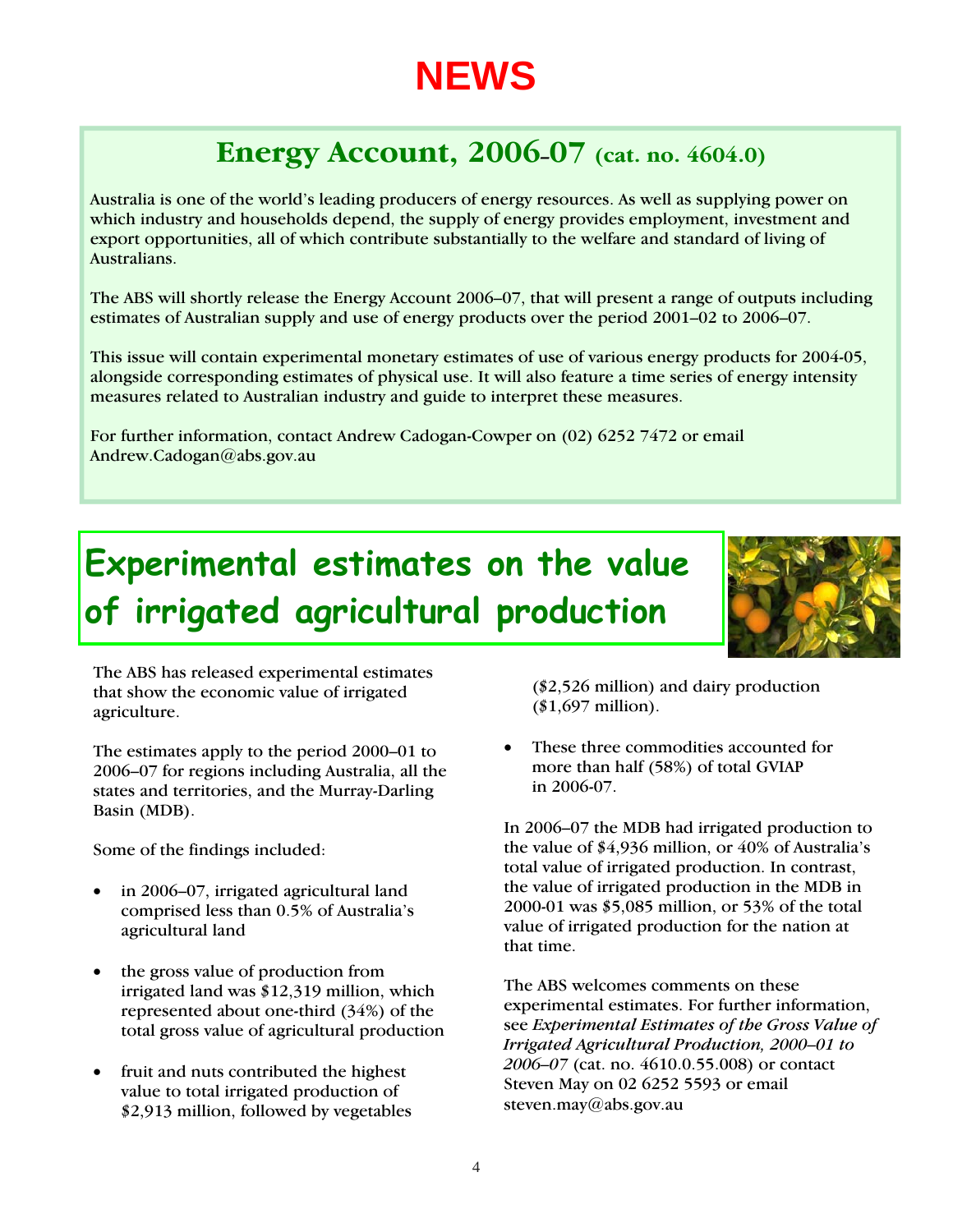## **Work in progress**

#### **ABS and RET combine to analyse EEO data**

The Centre of Environment and Energy Statistics is currently assisting the Department of Resources, Energy and Tourism (RET) to analyse data collected under the Energy Efficiency Opportunities (EEO) program.

An ABS officer is on secondment to Resources Energy and Tourism for six months to assist with database design, data editing strategies, production of estimates and analysis of the results.

Data is collected by the Department of Resources Energy and Tourism under the legislative arrangements set out in the *Energy Efficiency Opportunities Act 2006*.

The EEO program collects energy consumption, energy savings, net financial savings and other rich data from companies which trigger a mandatory assessment and reporting threshold of 0.5PJ of energy consumption per annum.

Both Government agencies benefit from this temporary transfer of staff and skills.

For further information contact Graeme Brown at ABS on (02) 6252 5920 or email graeme.brown@abs.gov.au

# **Did you know?**

- **There has been an increase in insulation in homes, up from 52% of dwellings in 1994 to 61% in 2008**
- **Only 4% of households reported that they had installed insulation in order to save energy**
- **The main reason for having insulation was to improve comfort, cited by 83% of households that installed insulation**

**Further details are available in** *Environmental Issues: Energy Use and Conservation* **(cat. no. 4602.0.55.001)**

#### **Great Barrier Reef survey**

The ABS has been asked by the Australian Government Reef Rescue team to conduct a survey to provide a baseline of the current agricultural land management practices occurring in catchments draining into the Great Barrier Reef. This new survey will also ask questions about the particular land management practices associated with the agricultural activities in the region.

The Reef Rescue program is a component of the Australian Government's Caring for Our Country natural resource management initiative. The aim of this program is to reduce the decline in water quality reaching the reef lagoon by providing assistance to land managers to accelerate the uptake of improved land management practices that will reduce the run-off of nutrients, pesticides and sediments entering the reef lagoon.

The survey will be designed to enable outputs to be provided for the 30 or so catchments within the 6 NRM regions adjacent to the Great Barrier Reef lagoon.

For further information, contact John Ovington on (02) 6252 6854 or email john.ovington@abs.gov.au